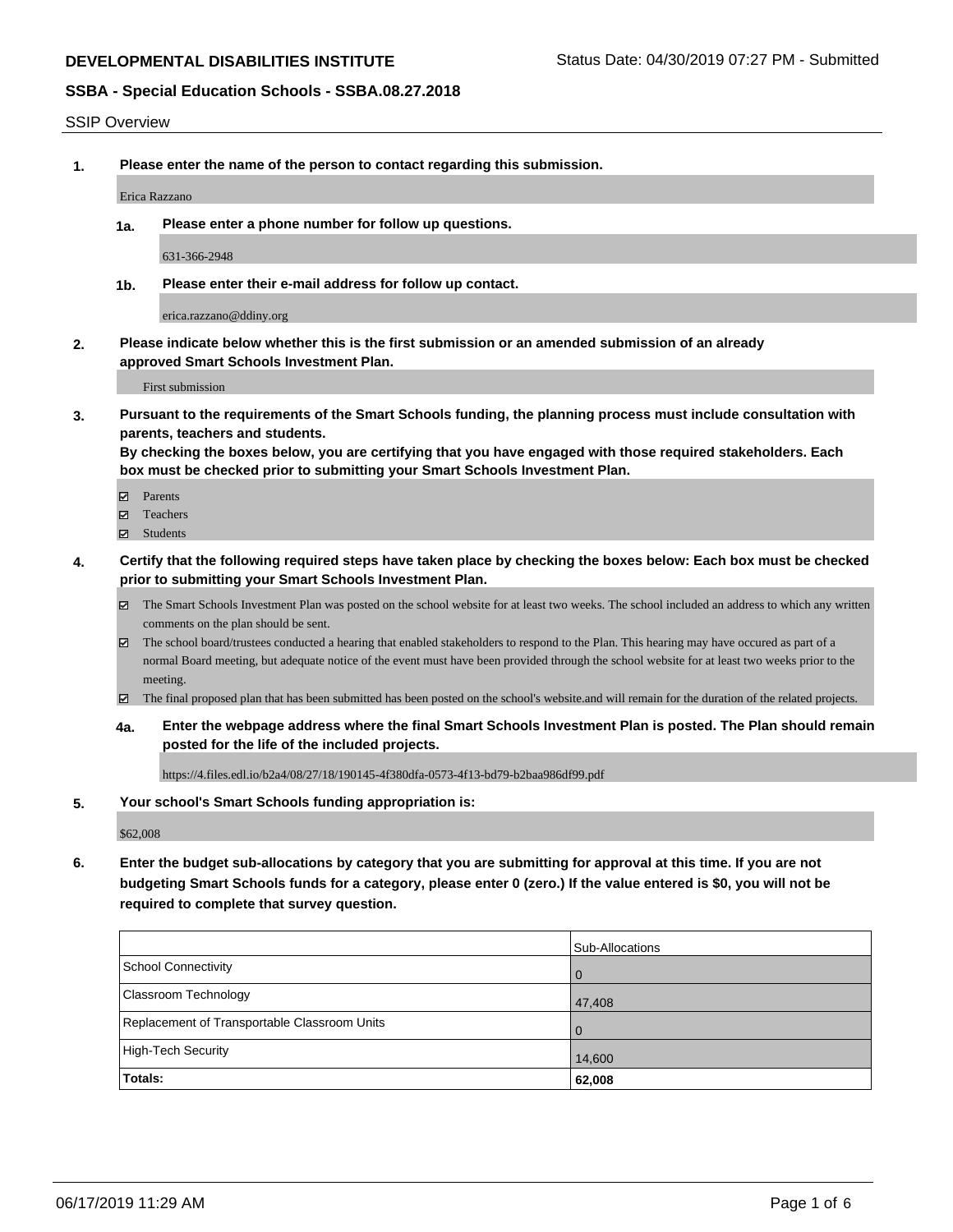School Connectivity

**1. Describe how you intend to use Smart Schools funds for high-speed broadband and/or wireless connectivity projects in school buildings.**

(No Response)

**2. Describe how the school plans to use digital connectivity and technology to improve teaching and learning.**

(No Response)

**3. Does your School Connectivity project require new construction or substantially altered space and result in capitalized cost in excess of \$100,000?**

(No Response)

**4. If you are submitting an allocation for School Connectivity complete this table. Note that the calculated Total at the bottom of the table must equal the Total allocation for this category that you entered in the SSIP Overview overall budget.** 

|                                            | Sub-Allocation |
|--------------------------------------------|----------------|
| Network/Access Costs                       | (No Response)  |
| Outside Plant Costs                        | (No Response)  |
| School Internal Connections and Components | (No Response)  |
| <b>Professional Services</b>               | (No Response)  |
| Testing                                    | (No Response)  |
| Other Upfront Costs                        | (No Response)  |
| <b>Other Costs</b>                         | (No Response)  |
| Totals:                                    | 0              |

**5. Please detail the type, quantity, per unit cost and total cost of the eligible items under each sub-category. This is especially important for any expenditures listed under the "Other" category. All expenditures must be eligible for tax-exempt financing to be reimbursed with Smart Schools funds. Sufficient detail must be provided so that we can verify this is the case. If you have any questions, please contact us directly through smartschools@nysed.gov. Add rows under each sub-category for additional items, as needed.**

| each type.<br>(No Response)      | (No Response)          | (No Response) | (No Response) | (No Response)     |
|----------------------------------|------------------------|---------------|---------------|-------------------|
|                                  |                        |               |               |                   |
| Repeat to add another item under |                        |               |               |                   |
| ∣type.                           |                        |               |               |                   |
| Select the allowable expenditure | I Item to be purchased | Quantity      | Cost per Item | <b>Total Cost</b> |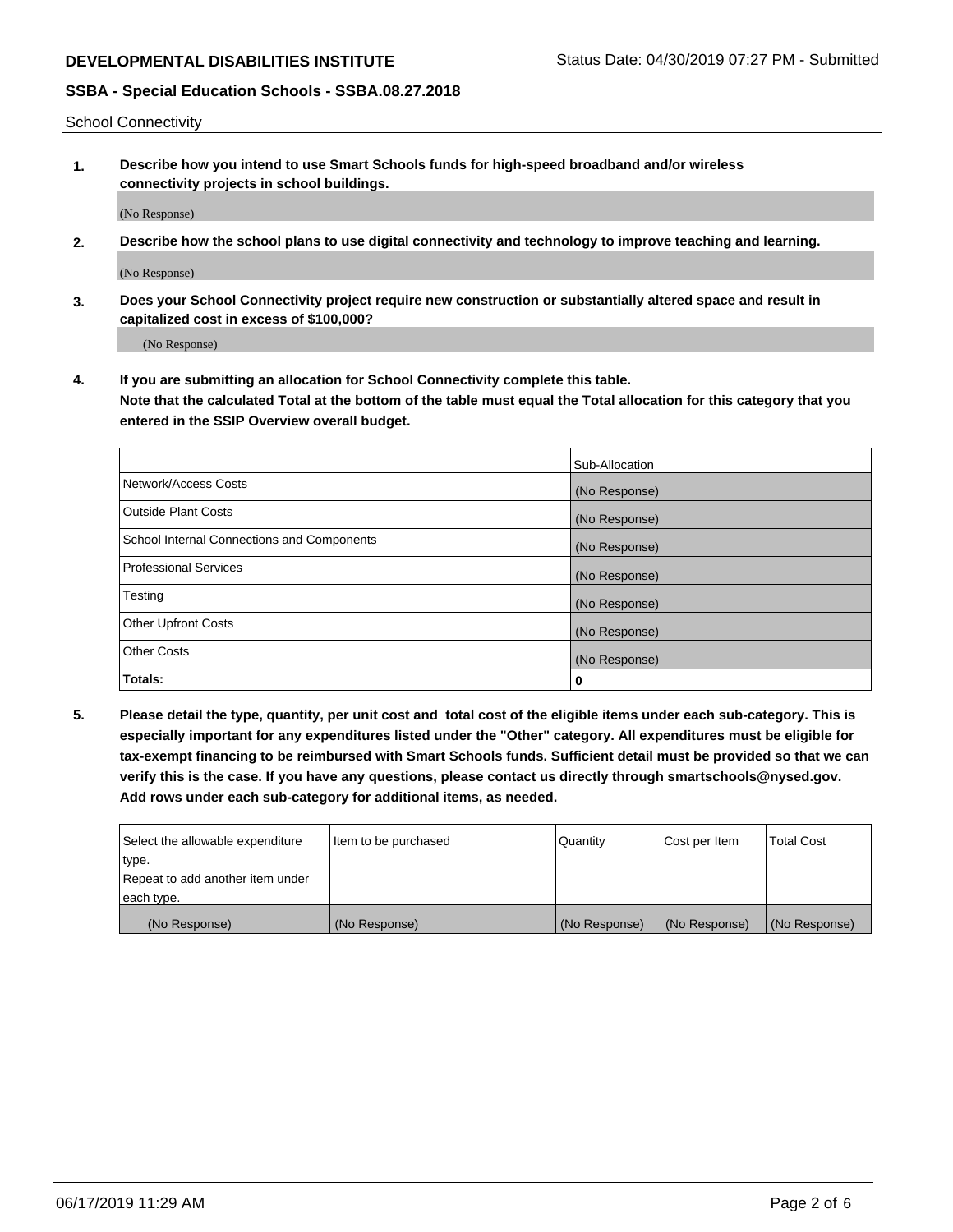Classroom Learning Technology Equipment (Devices)

**1. Describe the devices you intend to purchase and their compatibility with existing or planned platforms or systems.**

The planned purchases are for iPads, laptops, and desktop computers. All device procurements are compatible with our existing environment and will also function in the near future with our infrastructure advancements.

**2. Describe how the proposed technology purchases will improve teaching and learning inside or outside of the classroom.**

IPads and computers provide students with a high interest visual modality for learning. Many students with Autism are attracted to the visual and auditory characteristics inherent in using iPads and computers. The iPads are also used for communication for students who are nonverbal communicators, so the portable nature of iPads allow students to communicate in all environments. Instructionally, iPads and computers offer a wide source of software for generalization and reinforcement of newly learned skills.

**3. To ensure the sustainability of technology purchases made with Smart Schools funds, schools must have a plan to maintain and support technology purchases reimbursed with Smart Schools funds. This sustainability plan should support recurring costs of use that are ineligible for Smart Schools funding such as device maintenance, technical support, Internet and wireless fees, maintenance of hotspots, staff professional development, building maintenance and the replacement of incidental items.**

 $\boxtimes$  By checking this box, you certify that the school has a sustainability plan as described above.

**4. Schools must ensure that devices purchased with Smart Schools funds will be distributed, prepared for use, maintained and supported appropriately. Schools must maintain detailed device inventories in accordance with generally accepted accounting principles.**

By checking this box, you certify that the school has a distribution and inventory management plan and system in place.

**5. Schools must contact the SUNY/CUNY teacher preparation program that supplies the largest number of its new teachers to request advice on innovative uses and best practices at the intersection of pedagogy and educational technology.**

By checking this box, you certify that you have contacted the SUNY/CUNY teacher preparation program that supplies the largest number of your new teachers to request advice on these issues.

**5a. Please enter the name of the SUNY or CUNY Institution that you contacted.**

SUNY Stony Brook University

**5b. Enter the primary Institution phone number.**

631-632-7660

**5c. Enter the name of the contact person with whom you consulted and/or will be collaborating with on innovative uses of technology and best practices.**

Matthew Lerner

**6. If you are submitting an allocation for Classroom Educational Technology, complete this table. Note that the calculated Total at the bottom of the table must equal the Total allocation for this category that you entered in the SSIP Overview overall budget.**

|                         | Sub-Allocation |
|-------------------------|----------------|
| Interactive Whiteboards | $\overline{0}$ |
| Computer Servers        | $\overline{0}$ |
| Desktop Computers       | 21,384         |
| Laptop Computers        | 2,838          |
| <b>Tablet Computers</b> | 21,000         |
| <b>Other Costs</b>      | 2,186          |
| Totals:                 | 47,408         |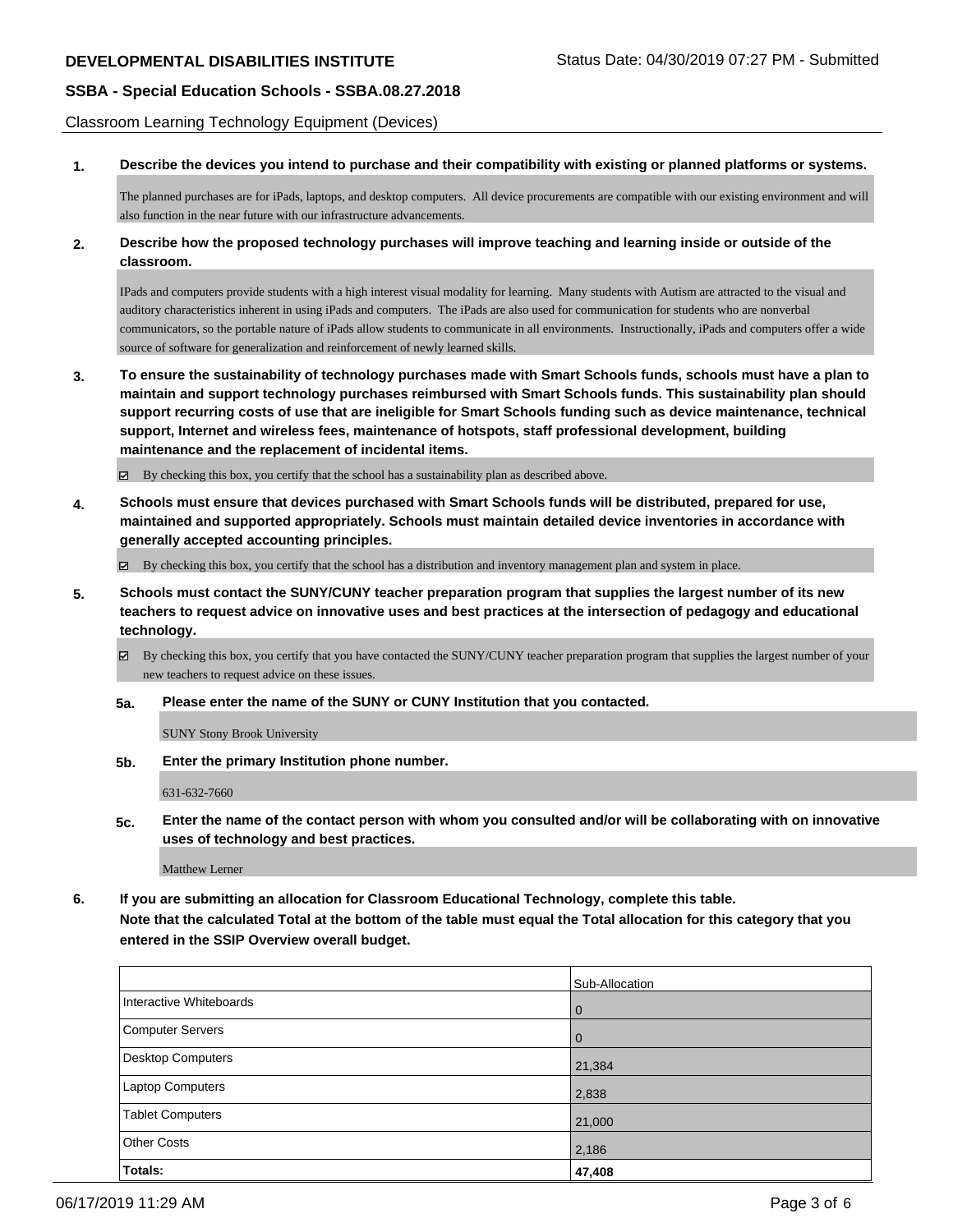Classroom Learning Technology Equipment (Devices)

**7. Please detail the type, quantity, per unit cost and total cost of the eligible items under each sub-category. This is especially important for any expenditures listed under the "Other" category. All expenditures must be capital bond eligible to be reimbursed with Smart Schools funds. If you have any questions, please contact us directly through smartschools@nysed.gov.**

| Select the allowable expenditure<br>type.<br>Repeat to add another item under<br>each type. | Item to be purchased                                                                            | Quantity       | Cost per Item | <b>Total Cost</b> |
|---------------------------------------------------------------------------------------------|-------------------------------------------------------------------------------------------------|----------------|---------------|-------------------|
| <b>Desktop Computers</b>                                                                    | Dell computers                                                                                  | 27             | 792           | 21,384            |
| <b>Laptop Computers</b>                                                                     | Dell laptops - Latitude 5580 with<br>Business Dock WD15, Briefcase, USB<br>Slim DVD Drive DW316 | $\overline{2}$ | 1,419         | 2,838             |
| <b>Tablet Computers</b>                                                                     | Apple iPads                                                                                     | 50             | 420           | 21,000            |
| <b>Other Costs</b>                                                                          | iPad covers (10 pack)                                                                           | 5              | 437           | 2,186             |

**Add rows under each sub-category for additional items, as needed.**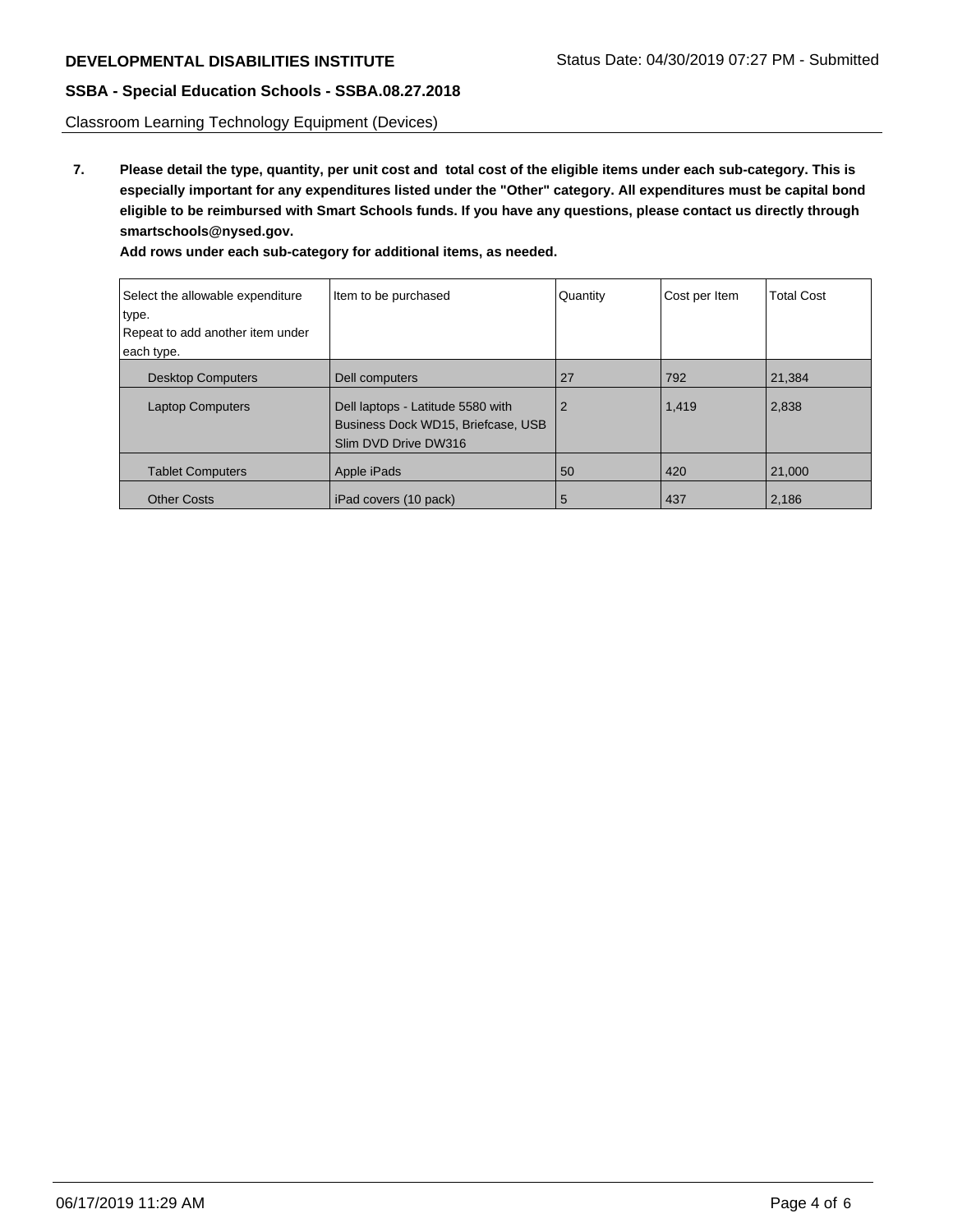Replace/Modernize Transportable Classrooms

**1. Describe the school's plan to construct, enhance or modernize education facilities to provide high-quality instructional space by replacing transportable classrooms.**

(No Response)

**2. Does your Classroom Trailer project require new construction or substantially altered space and result in capitalized cost in excess of \$100,000?**

(No Response)

**3. If you have made an allocation for Replace Transportable Classrooms, complete this table. Note that the calculated Total at the bottom of the table must equal the Total allocation for this category that you entered in the SSIP Overview overall budget.**

|                                                | Sub-Allocation |
|------------------------------------------------|----------------|
| Construct New Instructional Space              | (No Response)  |
| Enhance/Modernize Existing Instructional Space | (No Response)  |
| Other Costs                                    | (No Response)  |
| Totals:                                        | 0              |

**4. Please detail the type, quantity, per unit cost and total cost of the eligible items under each sub-category. This is especially important for any expenditures listed under the "Other" category. All expenditures must be capital bond eligible to be reimbursed with Smart Schools funds. If you have any questions, please contact us directly through smartschools@nysed.gov.**

**Add rows under each sub-category for additional items, as needed.**

| Select the allowable expenditure | Item to be purchased | Quantity      | Cost per Item | <b>Total Cost</b> |
|----------------------------------|----------------------|---------------|---------------|-------------------|
| 'type.                           |                      |               |               |                   |
| Repeat to add another item under |                      |               |               |                   |
| each type.                       |                      |               |               |                   |
| (No Response)                    | (No Response)        | (No Response) | (No Response) | (No Response)     |